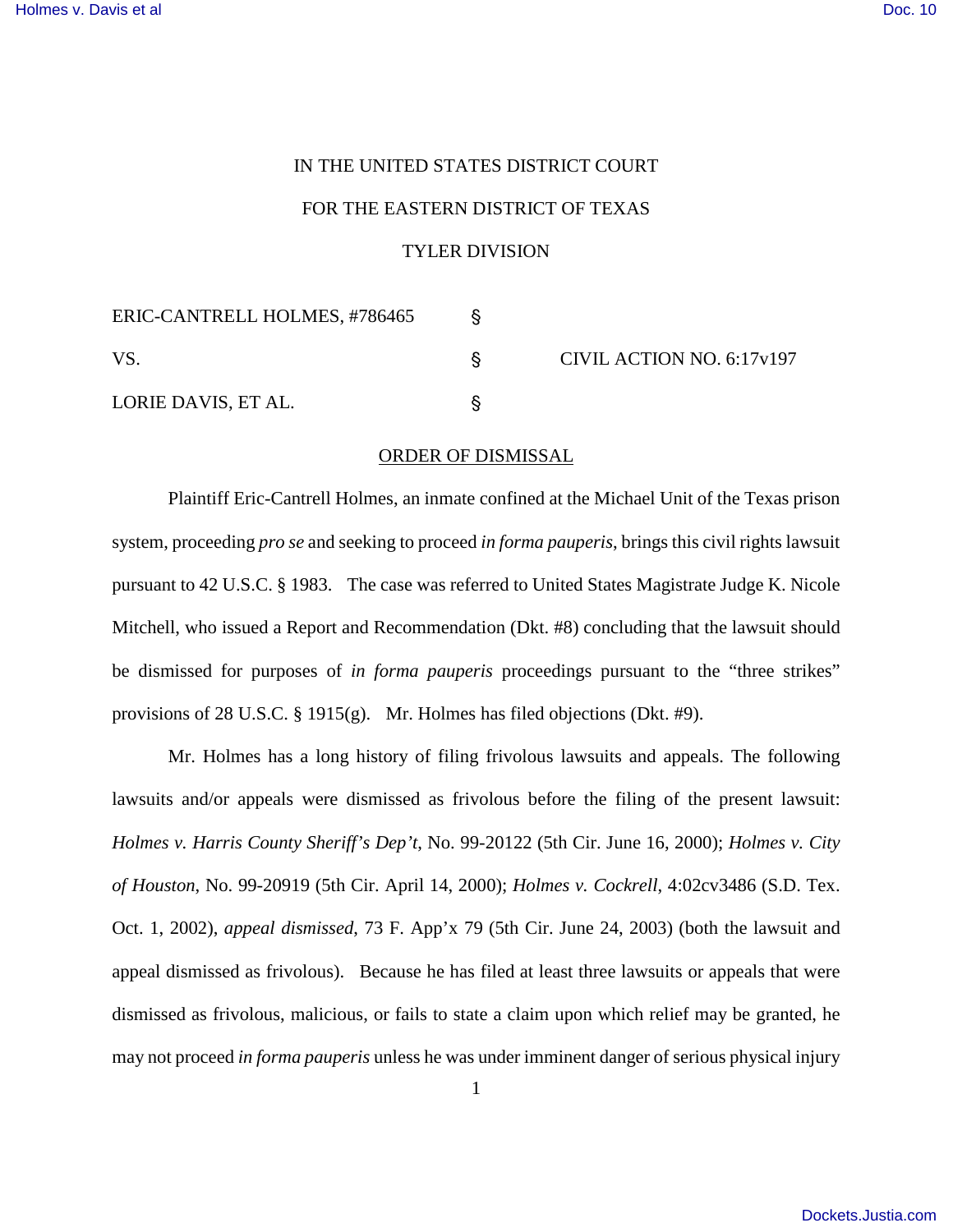at the time he filed the lawsuit. 28 U.S.C. § 1915(g). In light of his history of frivolous litigation, the Northern District of Texas recently dismissed a civil rights lawsuit filed by him pursuant to the "three strikes" provisions of § 1915(g). *Holmes v. Texas Tech University Health Science Center*, No. 2:16-CV-0260 (N.D. Tex. Dec. 7, 2016) (no appeal).

Mr. Holmes initially complains in his objections that his claims against some of the Defendants were severed from the lawsuit and transferred to another court. The claims were properly transferred because he complained about events that occurred at a unit in another division. Venue was proper in the other court under 28 U.S.C. § 1391(b).

Nonetheless, regardless of whether the transfer order was appropriate, Mr. Holmes' lawsuit should be dismissed pursuant to the "three strikes" provisions of  $\S$  1915(g). He complains in his objections that he suffers from two potentially fatal diseases, Peripheral Vascular Disease and Hypothyroidism, but he has not shown that he was under imminent danger of serious physical injury at the time he filed the lawsuit in order to trigger the exception to  $\S 1915(g)$ . The Northern District of Texas came to the same conclusion in dismissing his medical claims in *Holmes v. Texas Tech University Health Science Center*. It should be further noted that Mr. Holmes' primary complaint in this lawsuit concerns religious issues, and he has not shown that such claims should not be dismissed for purposes of *in forma pauperis* proceedings pursuant to § 1915(g).

The Report of the Magistrate Judge, which contains her proposed findings of fact and recommendations for the disposition of such action, has been presented for consideration, and having made a *de novo* review of the objections raised by Mr. Holmes to the Report, the court is of the opinion that the findings and conclusions of the Magistrate Judge are correct, and Mr.